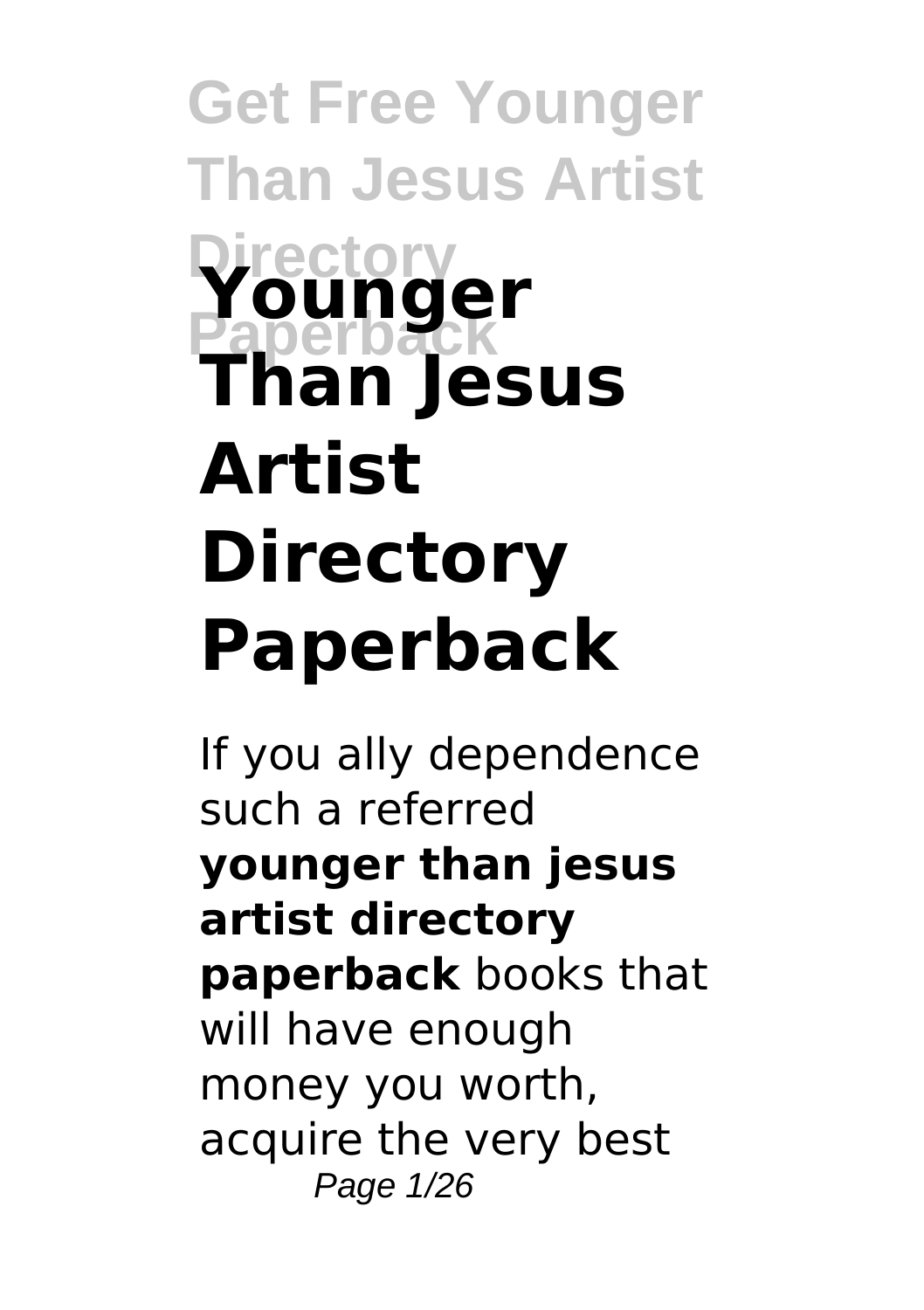**Seller from** us currently from several preferred authors. If you want to witty books, lots of novels, tale, jokes, and more fictions collections are with launched, from best seller to one of the most current released.

You may not be perplexed to enjoy every ebook collections younger than jesus artist directory paperback that we will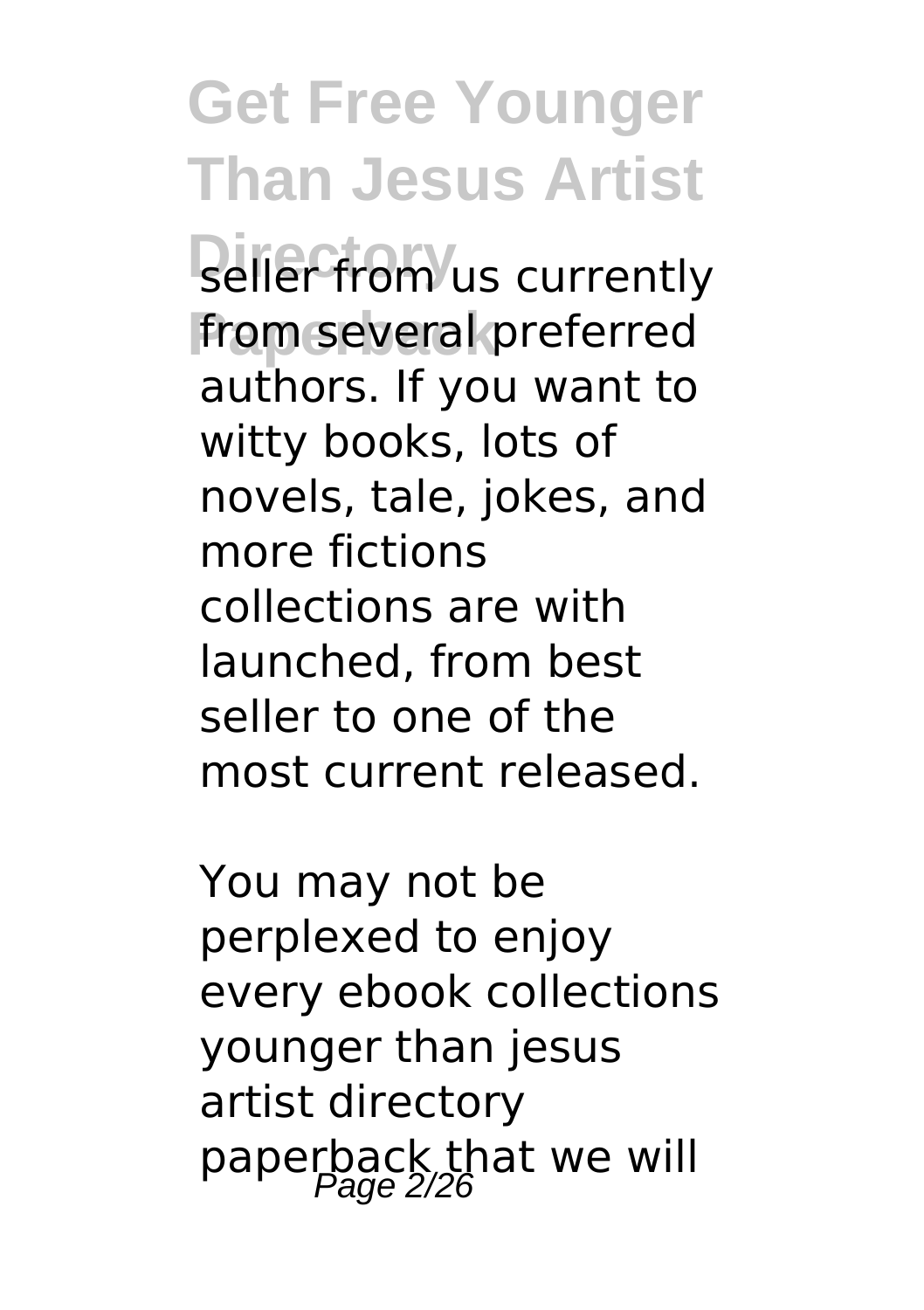definitely offer. It is not roughly speaking the costs. It's not quite what you obsession currently. This younger than jesus artist directory paperback, as one of the most on the go sellers here will categorically be in the midst of the best options to review.

If you are not a bittorrent person, you can hunt for your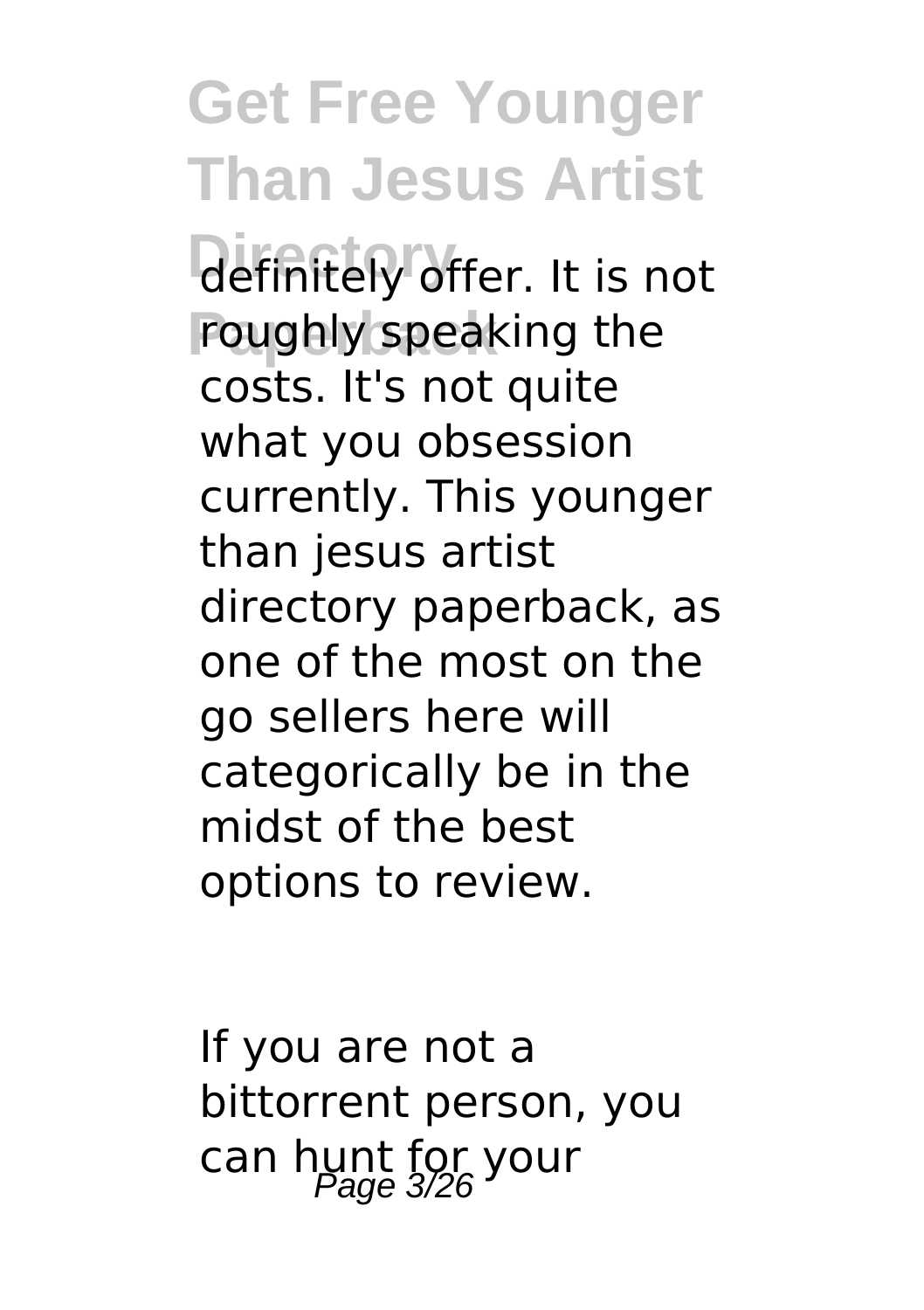favorite reads at the **SnipFiles that features** free and legal eBooks and softwares presented or acquired by resale, master rights or PLR on their web page. You also have access to numerous screensavers for free. The categories are simple and the layout is straightforward, so it is a much easier platform to navigate.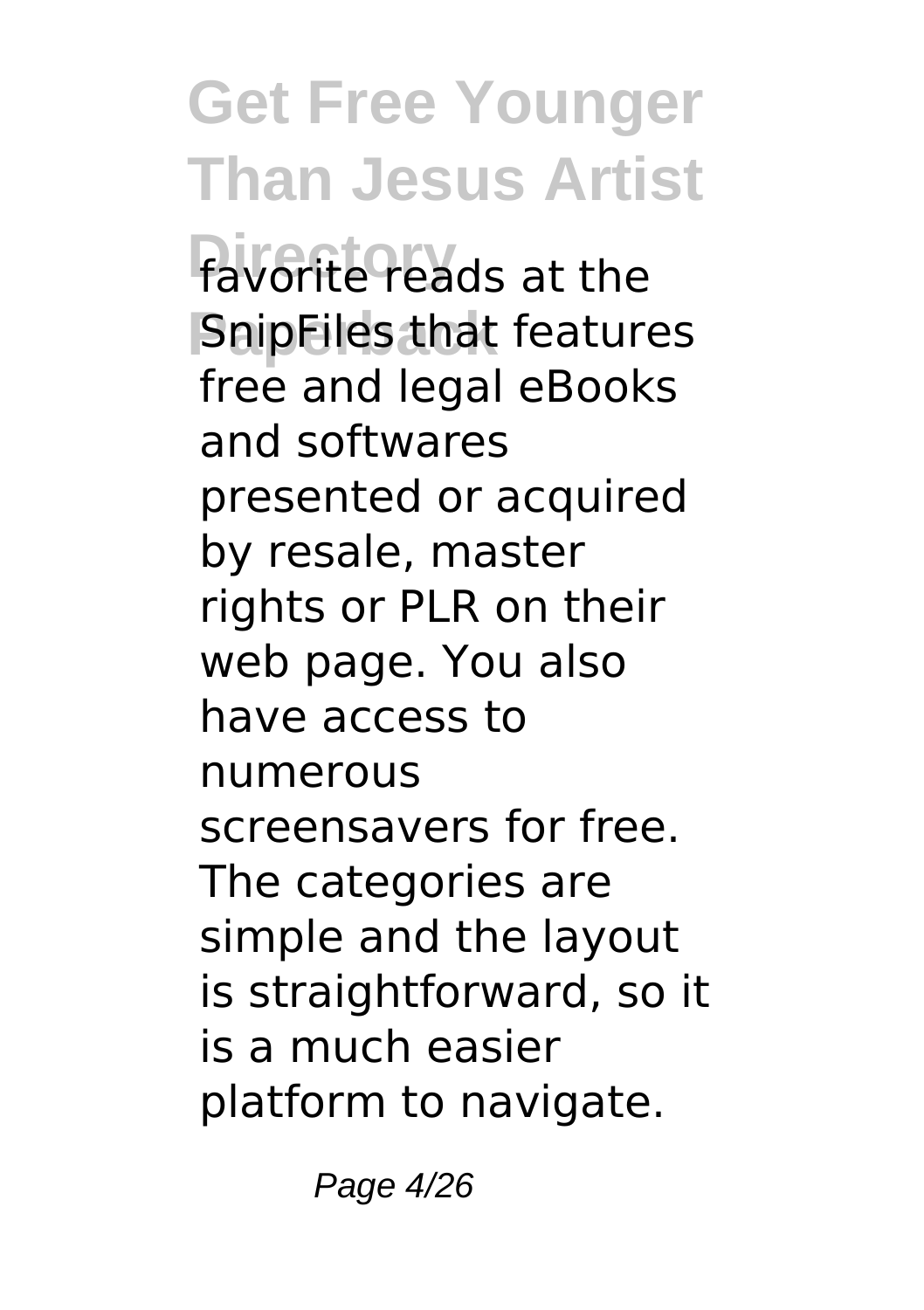### **Directory Younger than Jesus: Artist Directory by Massimiliano Gioni**

The Artist Directory introduces over 500 of the best international artists under thirtythree years of age. The publication represents the crucial research phase of New Museum's 2009 Triennial, "Younger Than Jesus." It captures an imminent generational change in art across geographies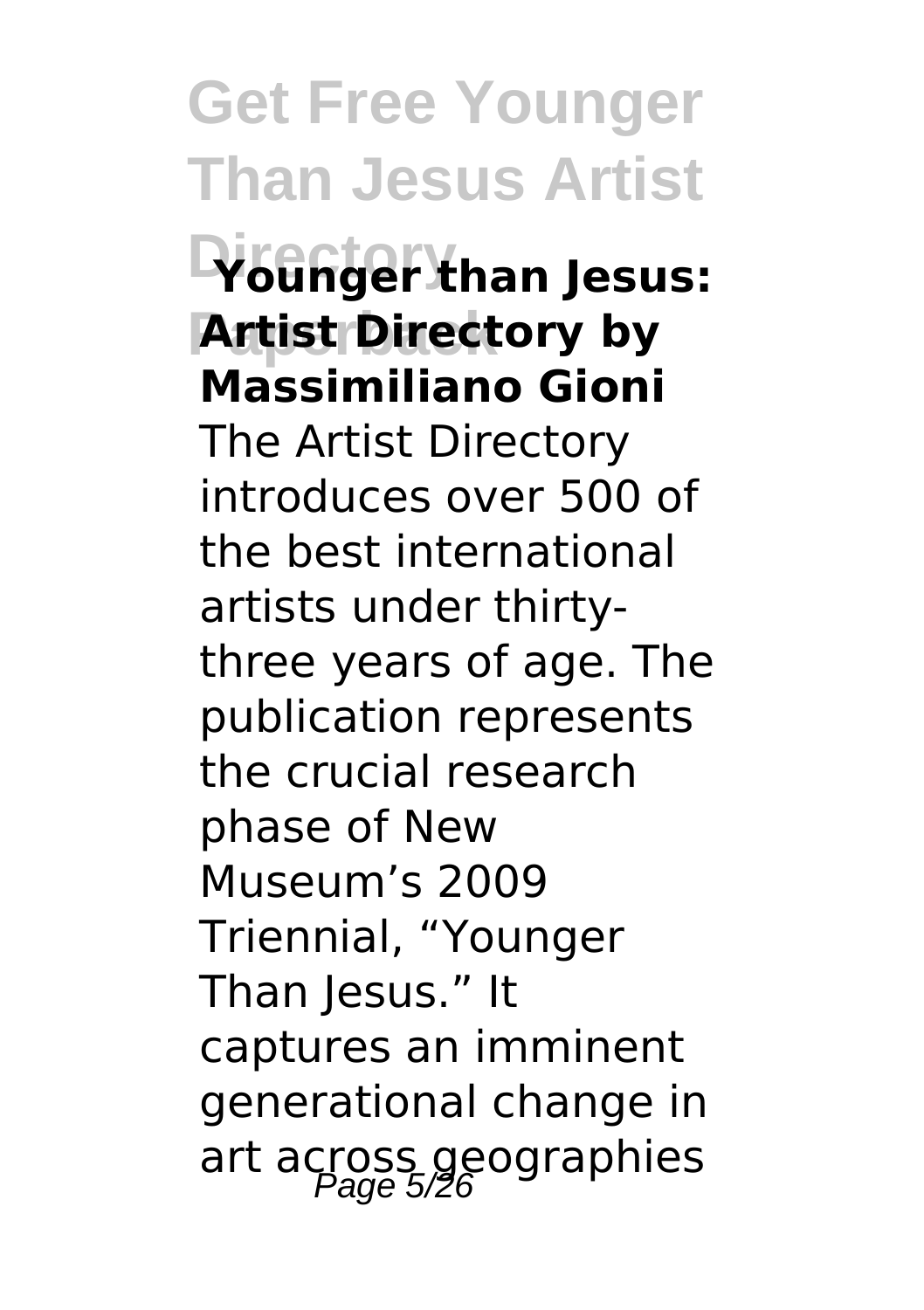and nationalities,... **Paperback**

#### **YOUNGER THAN JESUS: ARTIST DIRECTORY – WHITECONCEPTS GALLERY**

Get this from a library! Younger than Jesus artist directory : the essential handbook to a new generation of artists.. [New Museum of Contemporary Art (New York, N.Y.);] -- "Celebrating the present and<br><sup>Page 6/26</sup>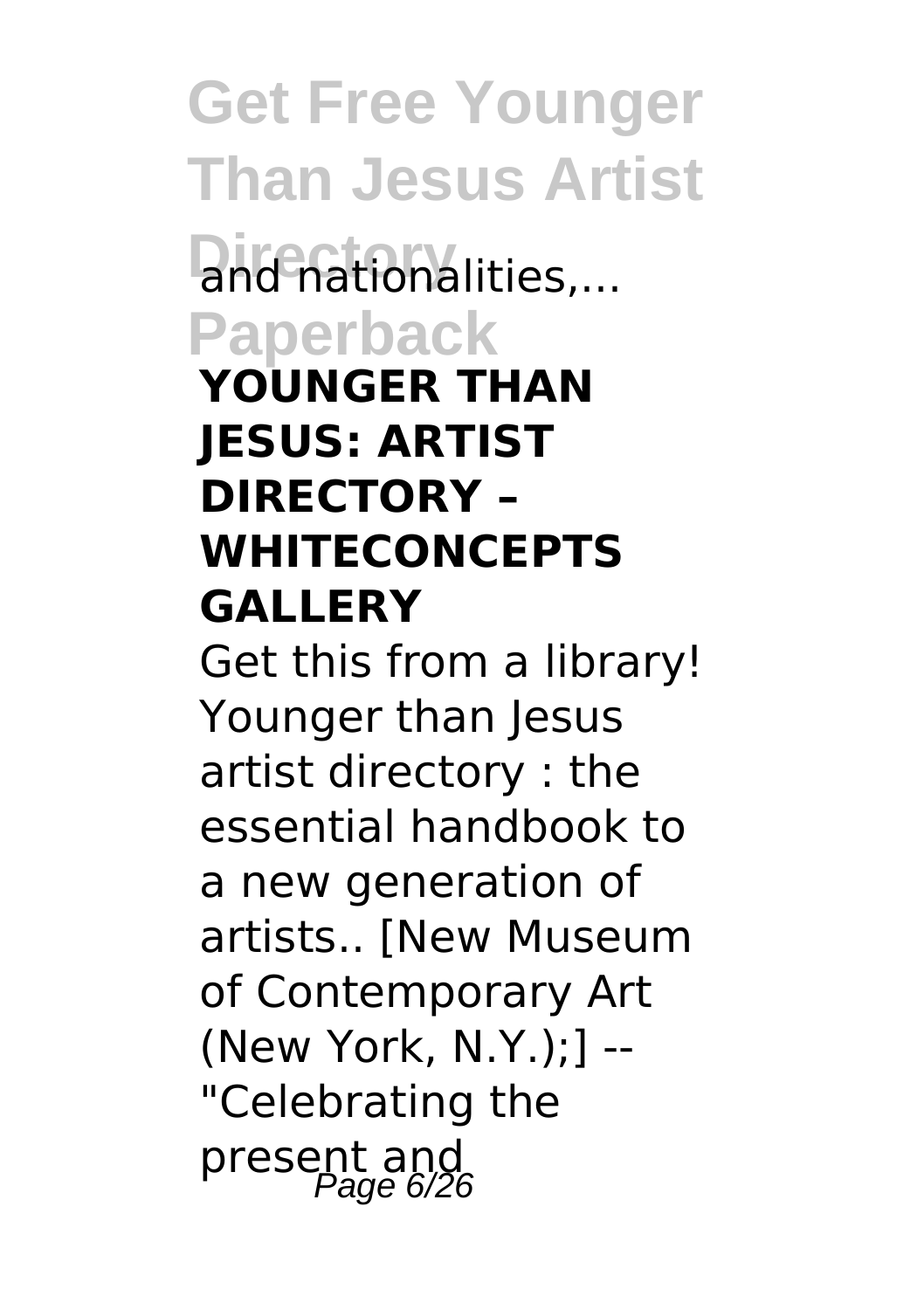anticipating the future of contemporary art, Younger than Jesus: Artist Directory introduces over 500 of the best artists under 33 years of age from around the world ...

#### **Younger than Jesus: Artist Directory: No author ...**

Behance.net — 4/5/2013. Younger than Jesus Artist Directory introduces over 500 of the best artists under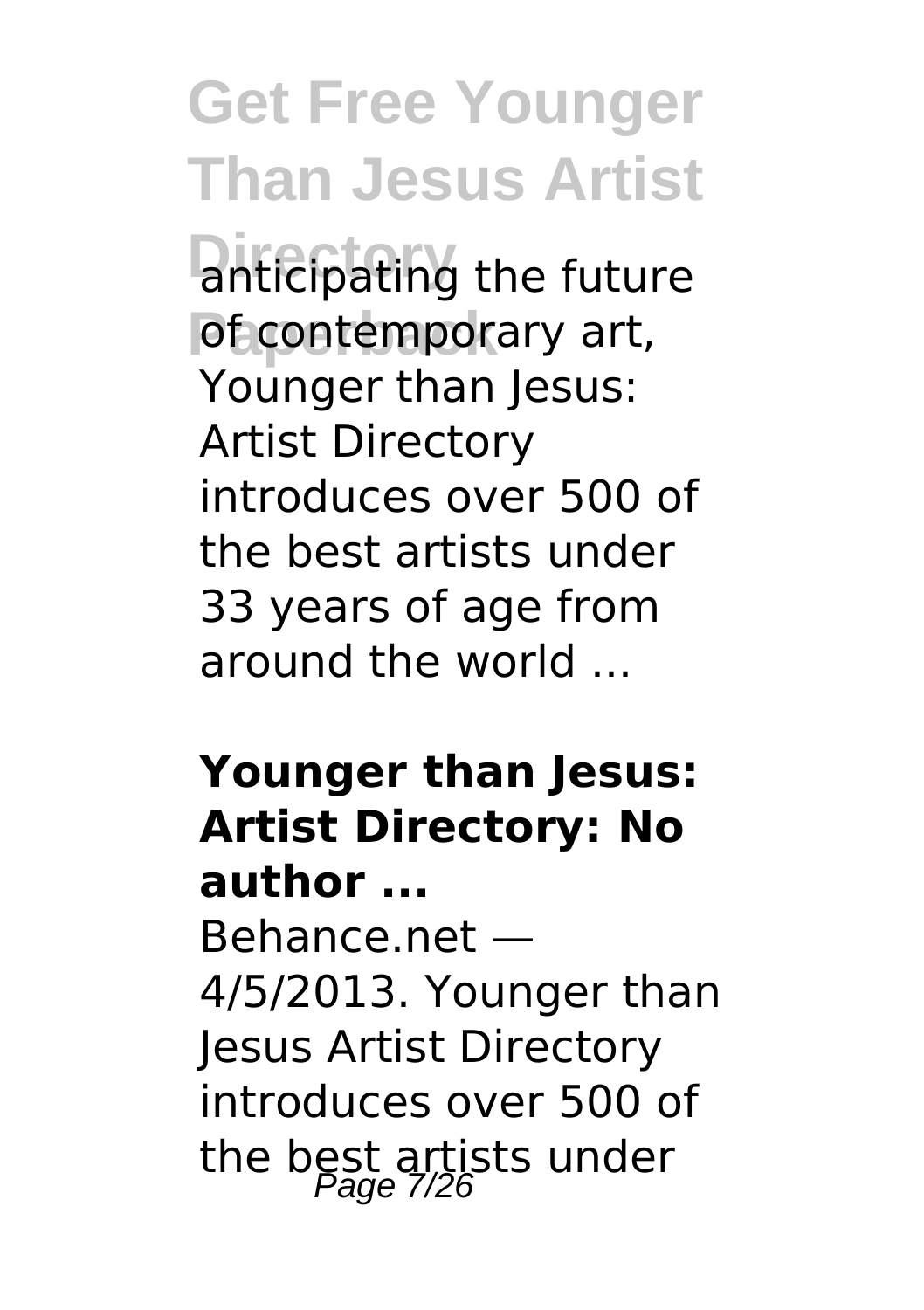**B**3 years of age from around the world. It was assembled by a worldwide team of curators, writers, teachers, critics and artists during the research phase of the New Museum's new triennial exhibition, 'Younger than Jesus'.

#### **Curators: The Younger Than Jesus Effect**

You couldn't ask for a more thorough pulse-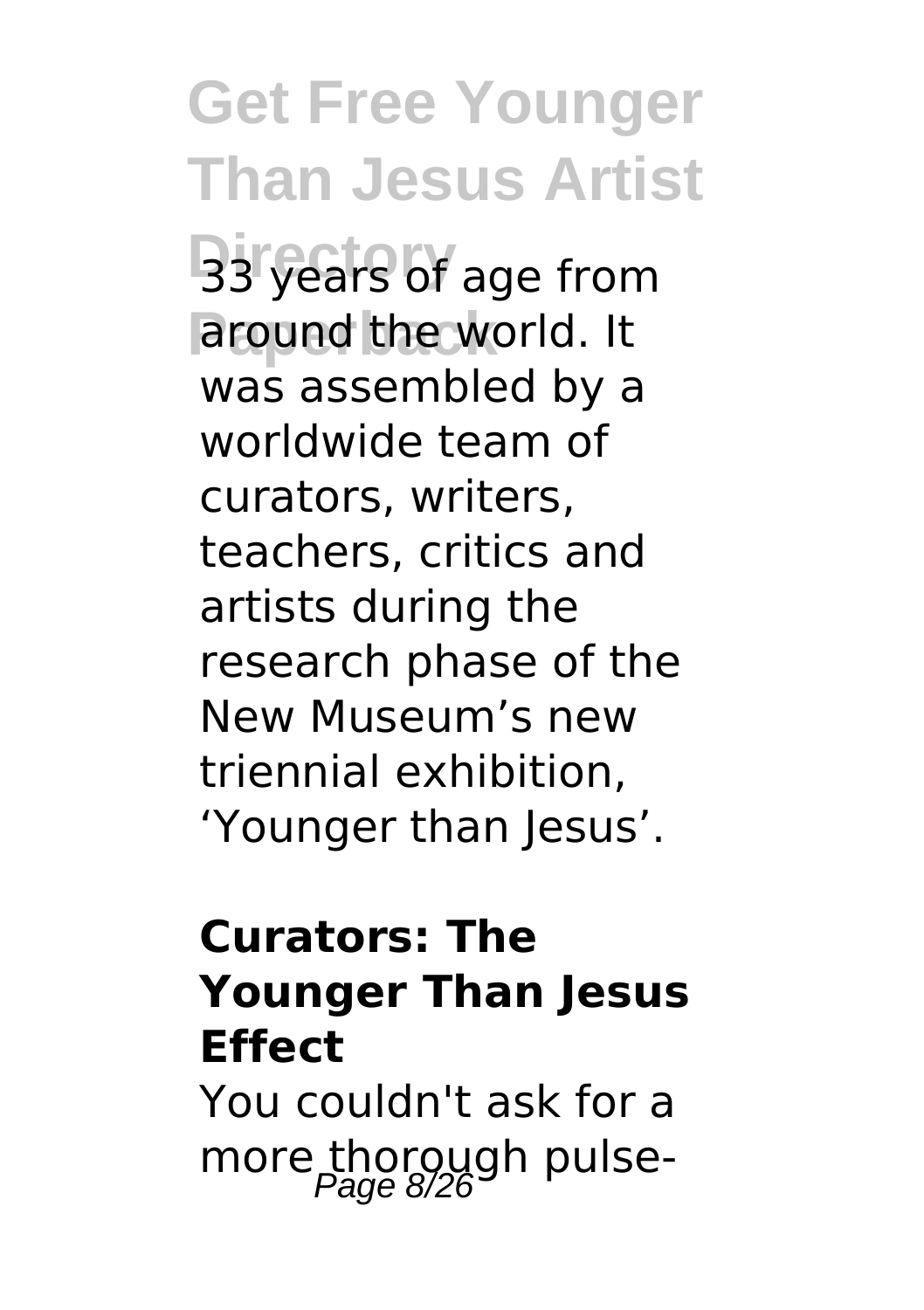taking than you get in PYounger Than Jesus," the show now filling all four floors of the New Museum's stylish home on the Bowery. It presents 124 works by 50 artists, all 33 or younger, from 25 countries, selected from a 500-name shortlist submitted by an international panel of experts.

### **"The** Generational: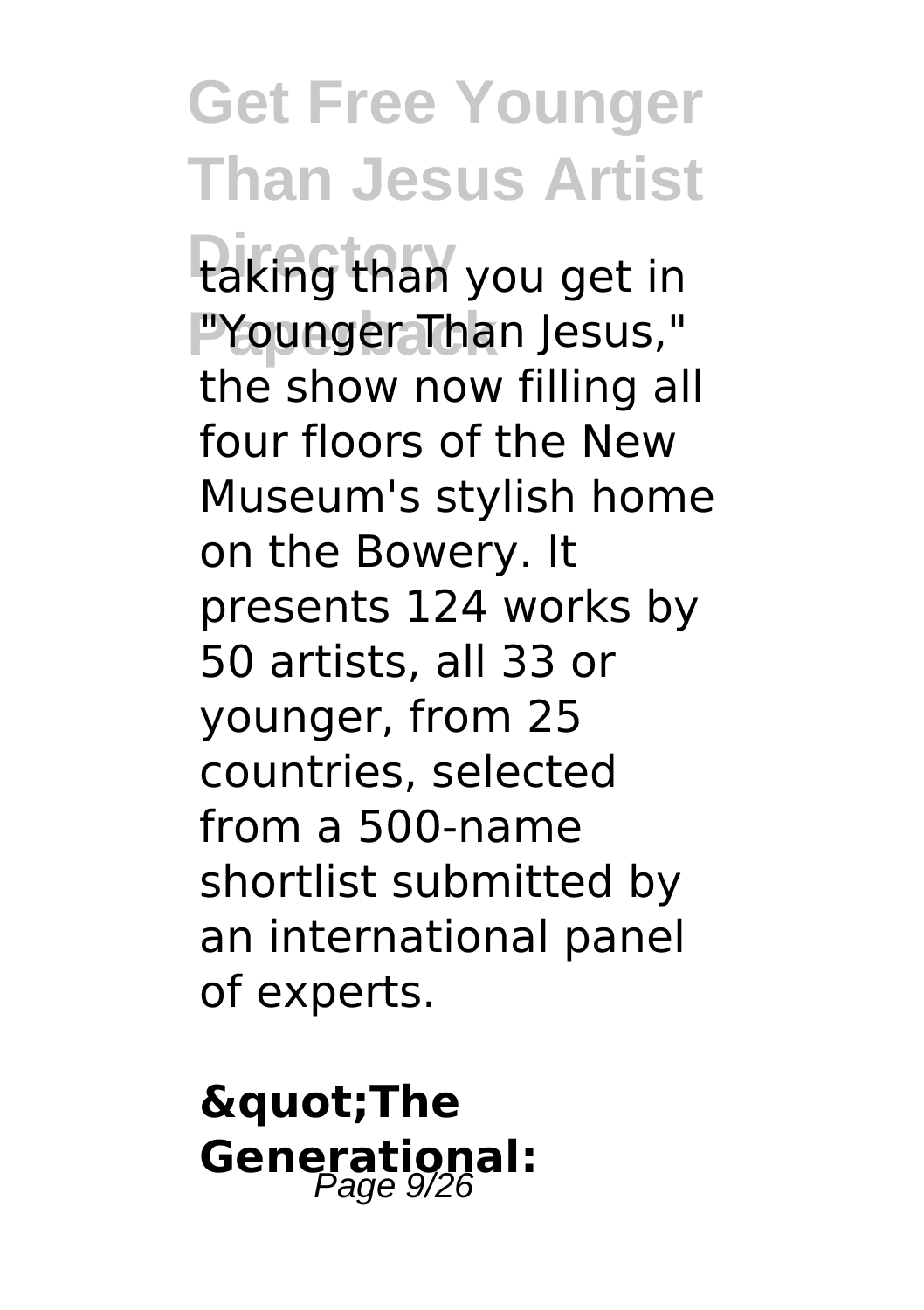### **Directory Younger than**  $J$ esus"

Young artists only are on exhibit at the New Museum (until June 14), a show meant to compete with the longstanding Whitney biennial. To convey the youthfulness of this show in one stroke, the organizers named it: "The Generational: Younger Than Jesus." The assumption is that our culture at large—or at least the devotees...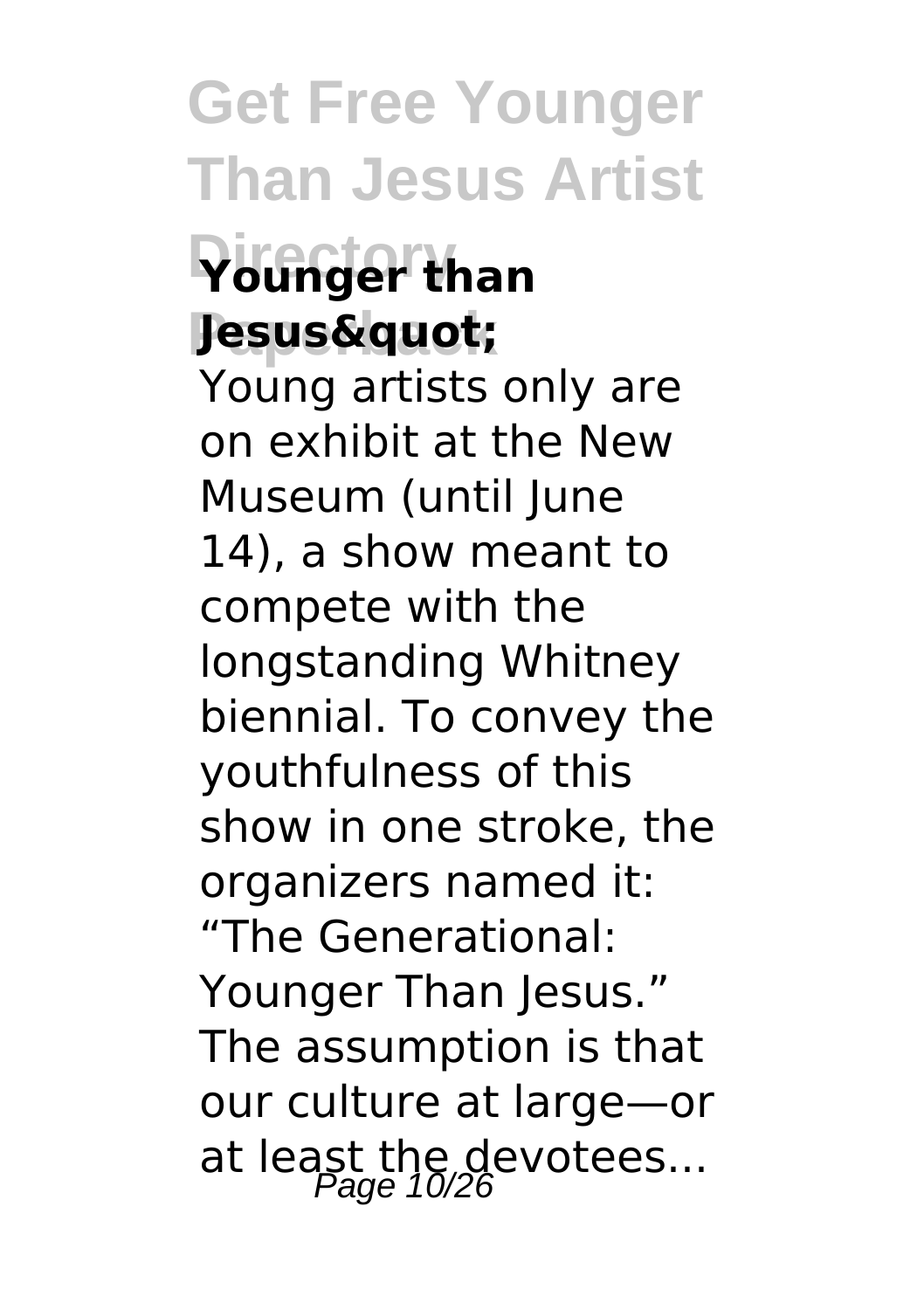# **Get Free Younger Than Jesus Artist Directory**

### **Paperback Younger than Jesus Artist Directory on Behance**

'Younger than Jesus: The Artists Directory' will therefore be an unparalleled resource for curators, collectors, dealers and critics. By serving as a handbook to currrent artistic innovation, it will also appeal to artists, designers and anyone curious about the latest developments in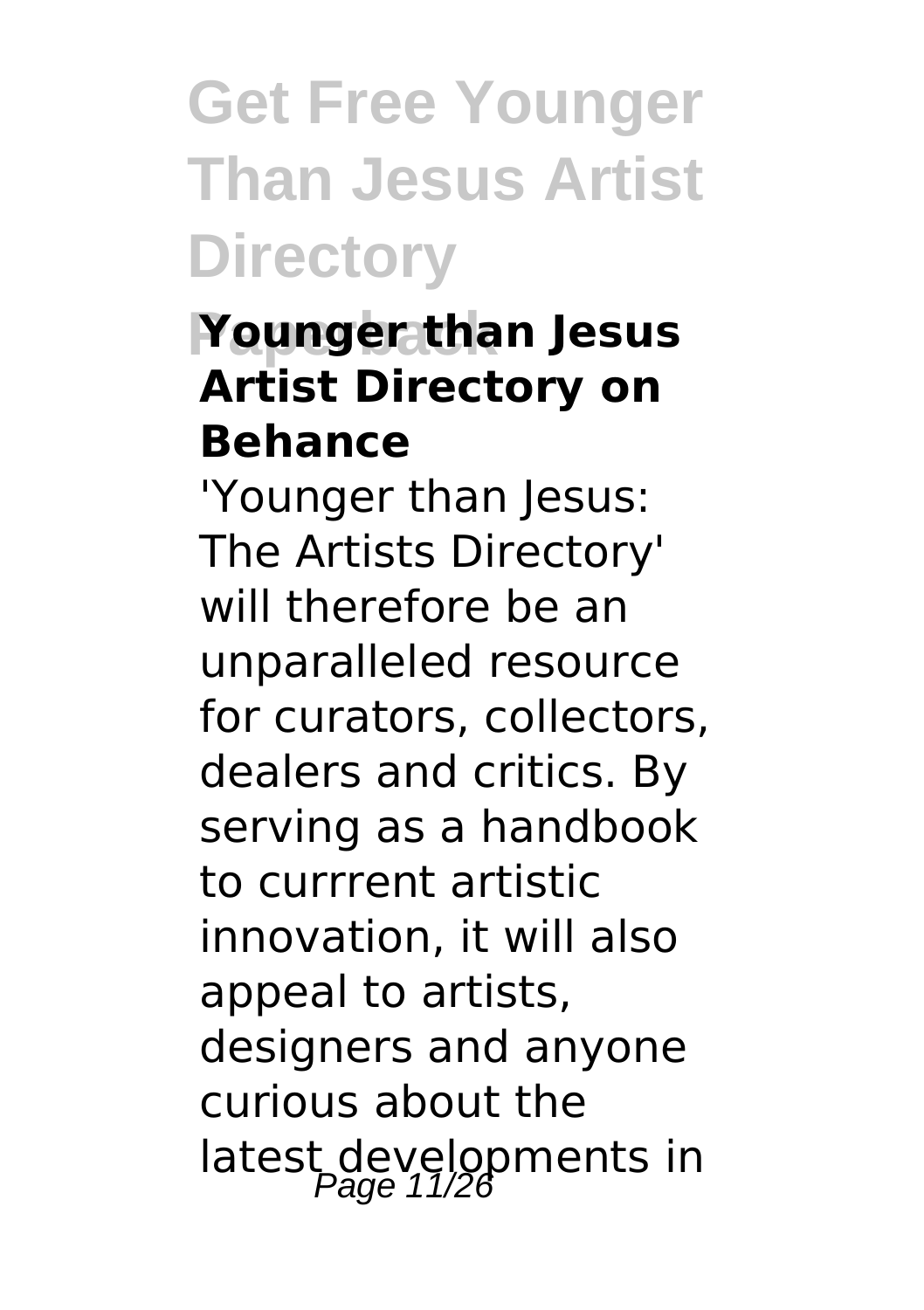### **Visual culture. Paperback**

#### **Younger than Jesus artist directory : the essential ...**

Younger than Jesus: Artist Directory Our website uses cookies to improve your user experience. If you continue browsing, we assume that you consent to our use of cookies.

**Young Artists, Caught in the Act:**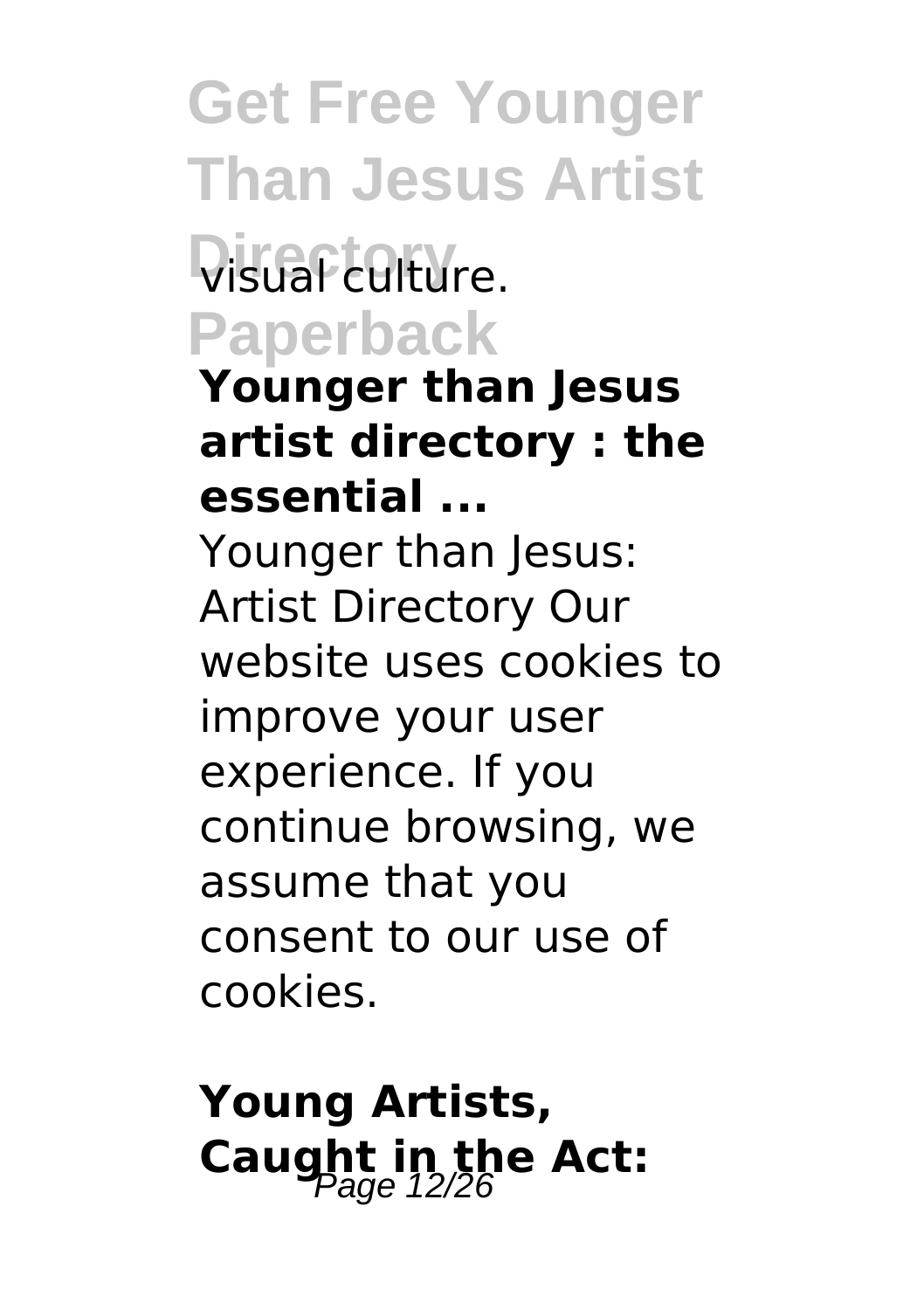### **Directory Triennial at the New Paperback ...**

The work of 50 artists younger than 33, from 25 countries, was the focus of the museum's first triennial. Future instalments may focus on other generations, but this being the New Museum they started with the freshest bunch, the Millennials, artists who were born no earlier than 1976, who came of age amidst far-reaching<br>Page 13/26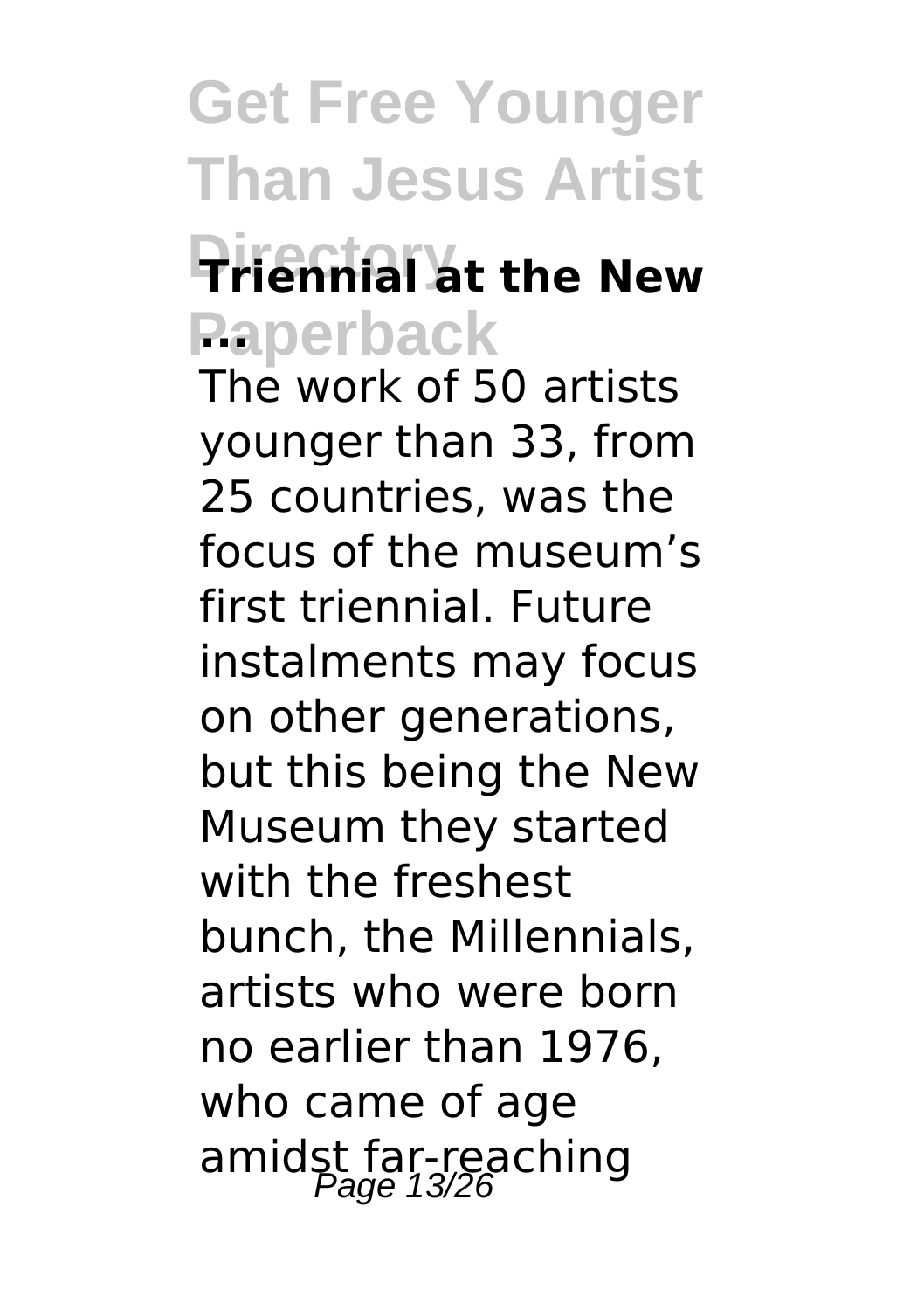**Get Free Younger Than Jesus Artist Profit prosperity** and who are mobile, global and hyperconnected.

#### **Amazon.com: Younger than Jesus: Artist Directory ...**

Celebrating the present and anticipating the future of contemporary art, Younger Than Jesus: Artist Directory introduces over 500 of the best artists under thirty-three years of age from around the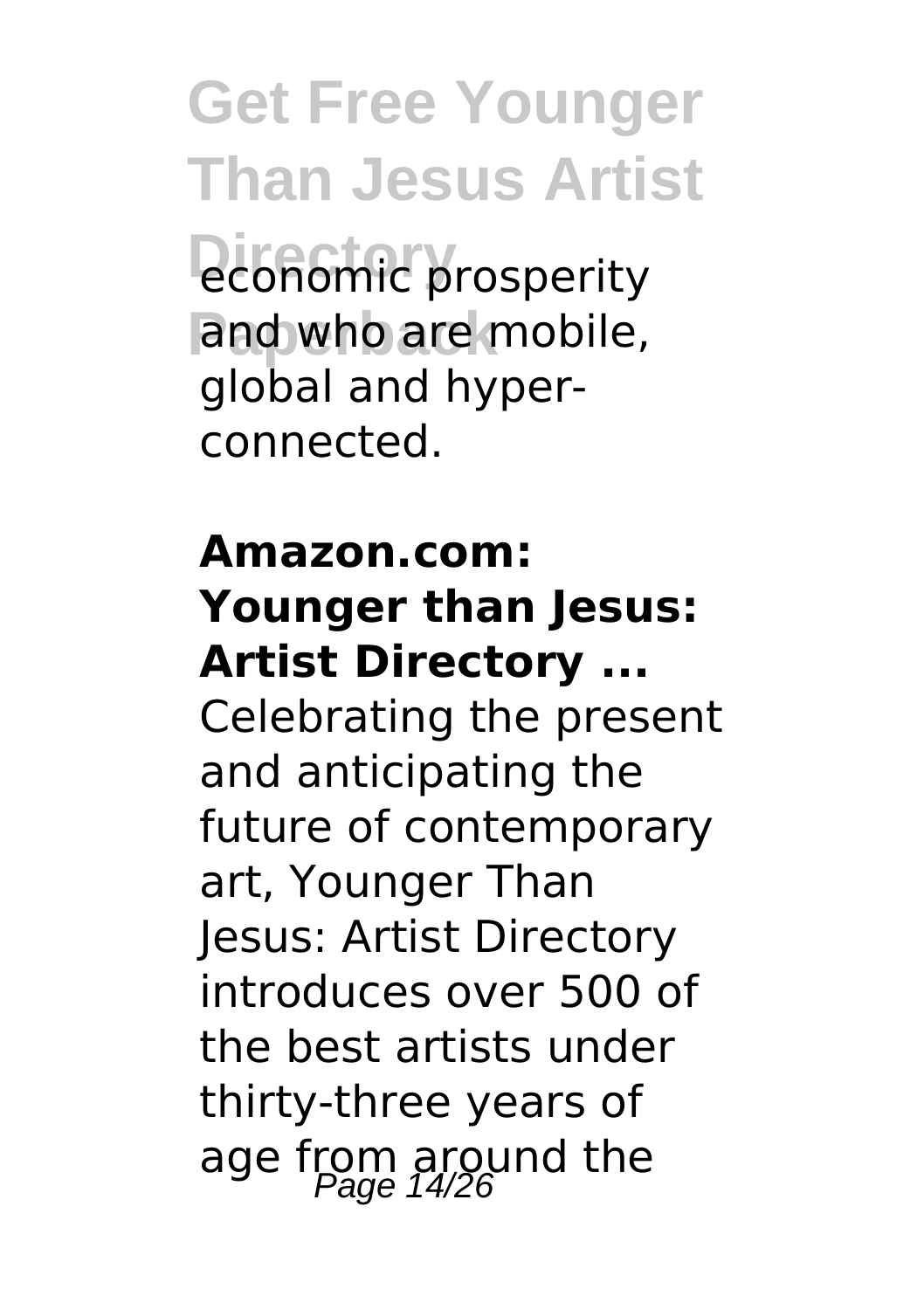world, represented in 544 pages by both short biographies and more than 2,000 color illustrations of artwork.

#### **Younger Than Jesus | America Magazine**

A SMAC video about "Younger Than Jesus" the latest New Museum exhibition. The video features curators Massimiliano Gioni and Laura Hoptman as well as artist Cory Archangel.<br>Page 15/26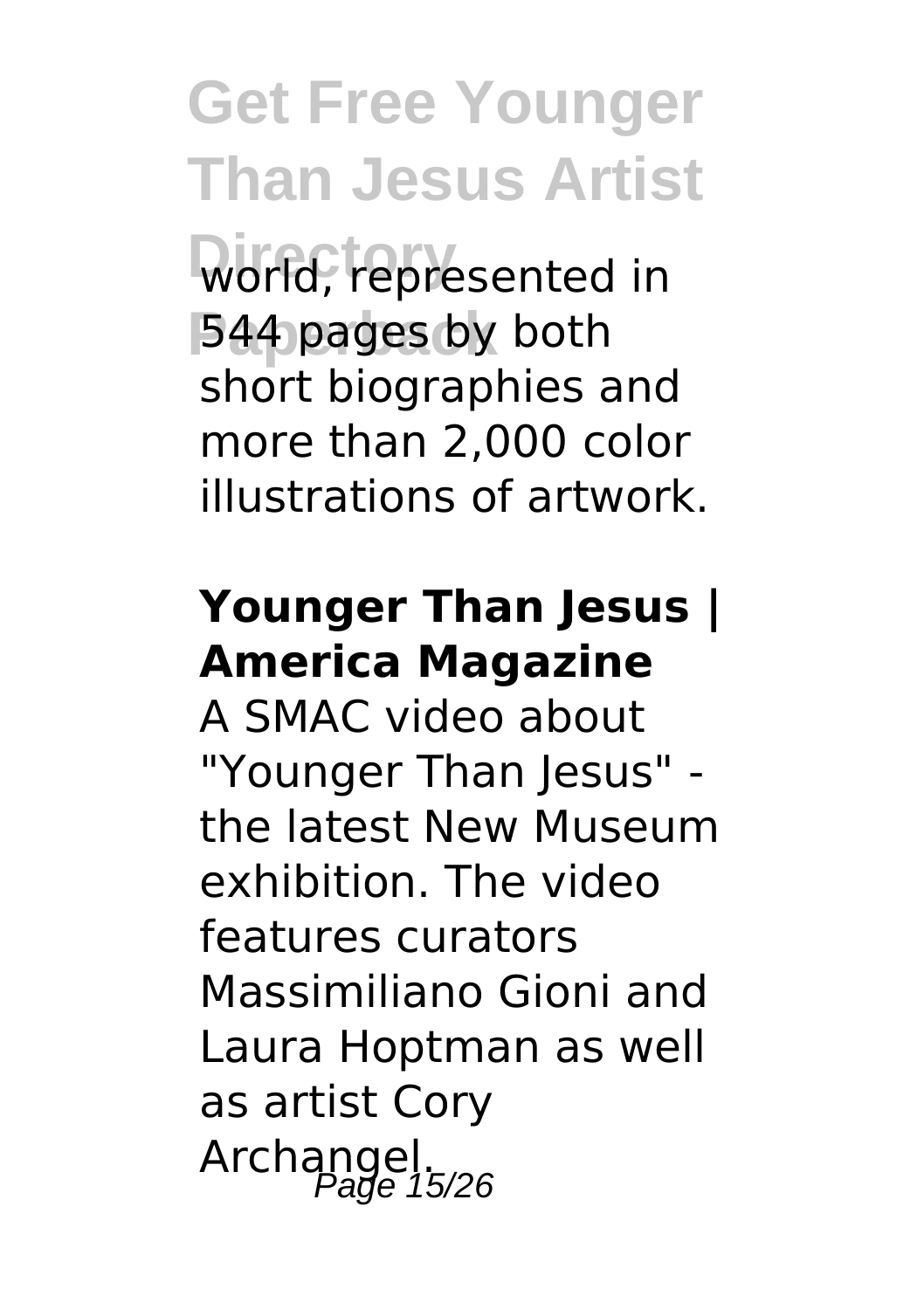**Get Free Younger Than Jesus Artist Directory**

**Paperback Younger Than Jesus** The New Museum's 2009 exhibition "Younger Than Jesus" was a prominent and influential example that further institutionalized what might be called the Younger Than Jesus Effect.

**The Generational: Younger Than Jesus -- New York Magazine**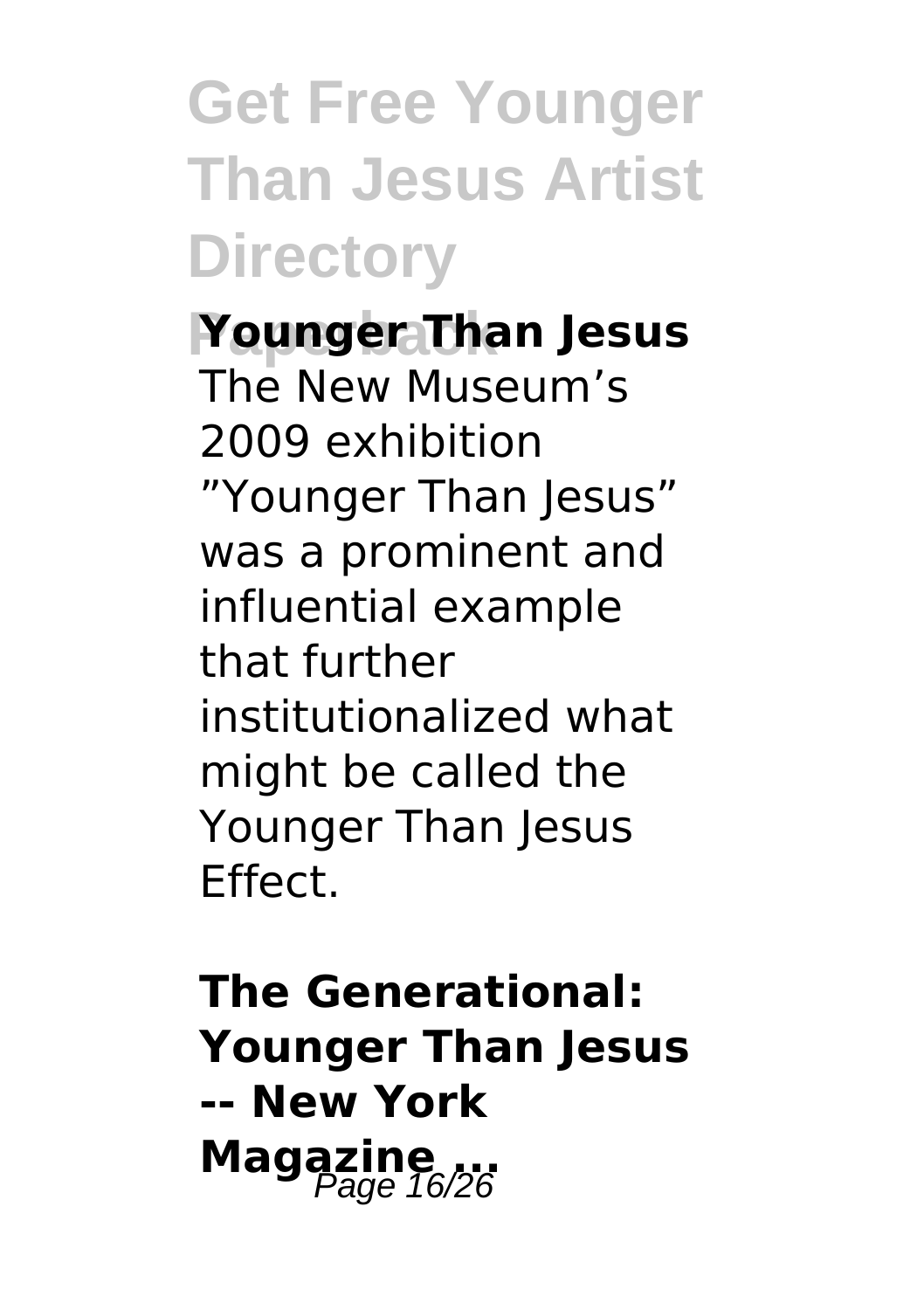**The Generational Paperback** Triennial: Younger Than Jesus. For "Younger Than Jesus," the first edition of "The Generational," the New Museum's new signature triennial, fifty artists from twenty-five countries will be presented.

#### **Younger Than Jesus Artist Directory**

Celebrating the present and anticipating the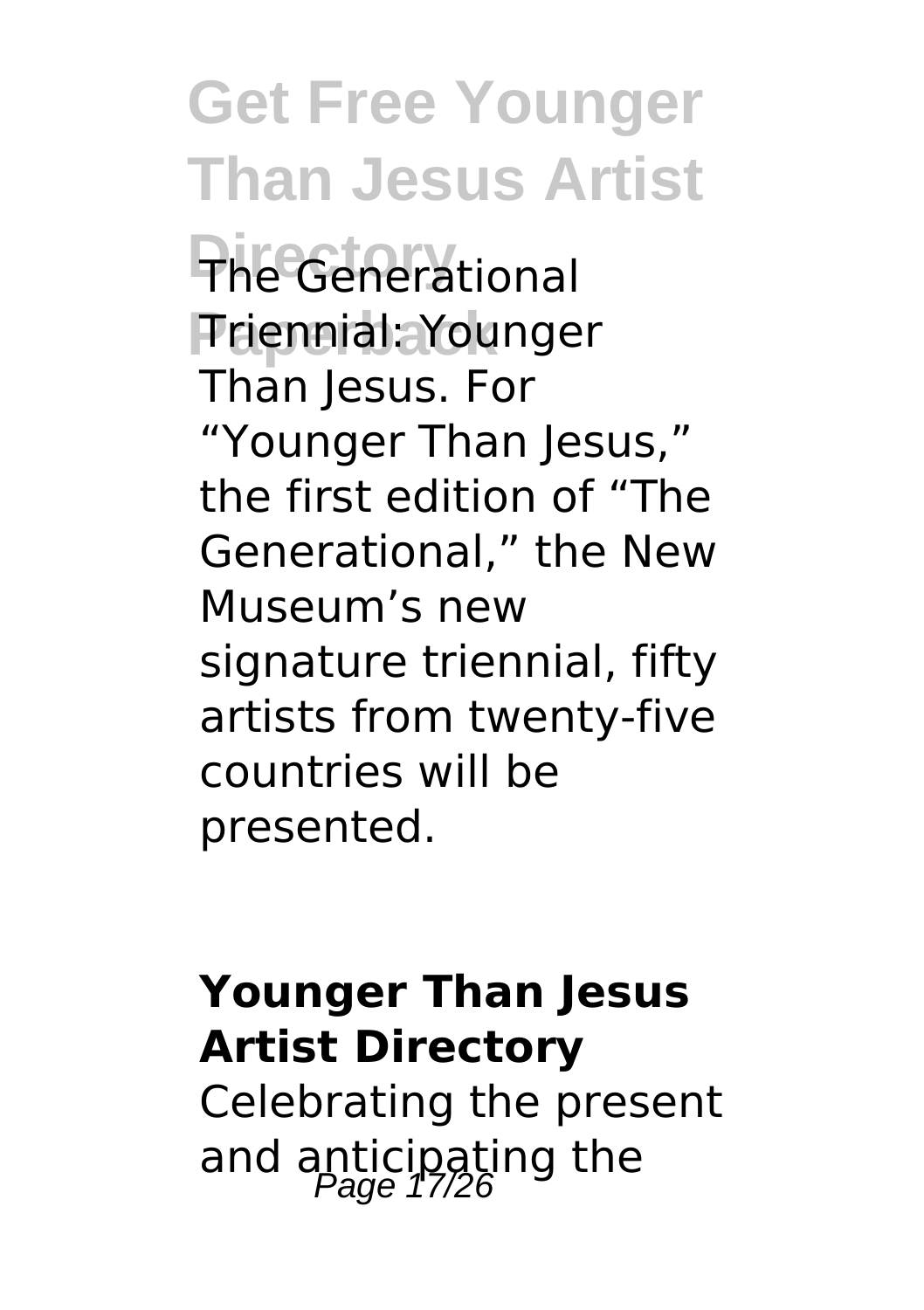**Get Free Younger Than Jesus Artist future** of contemporary art, Younger than Jesus: Artist Directory introduces over 500 of the best artists under 33 years of age from around the world Assembled by a worldwide team of curators, writers, teachers, critics and artists during the research phase of the New Museum's new triennial exhibition, 'Younger than Jesus'.

Page 18/26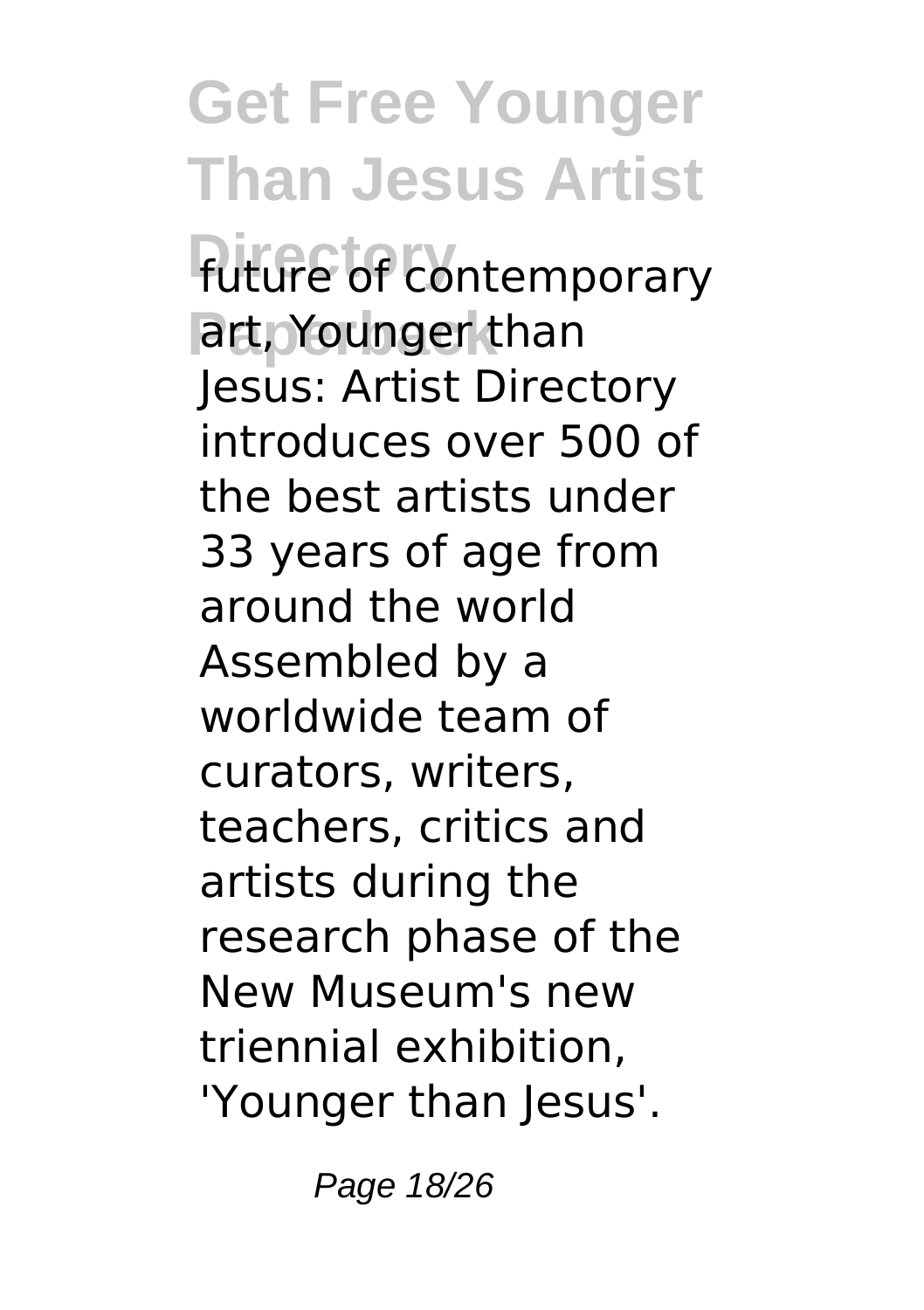### **Directory Younger Than Jesus Artist Directory -New Museum Store**

"Younger than Jesus: The Artists Directory" will therefore be an unparalleled resource for curators, collectors, dealers and critics. By serving as a handbook to currrent artistic innovation, it will also appeal to artists, designers and anyone curious about the latest developments in visual culture.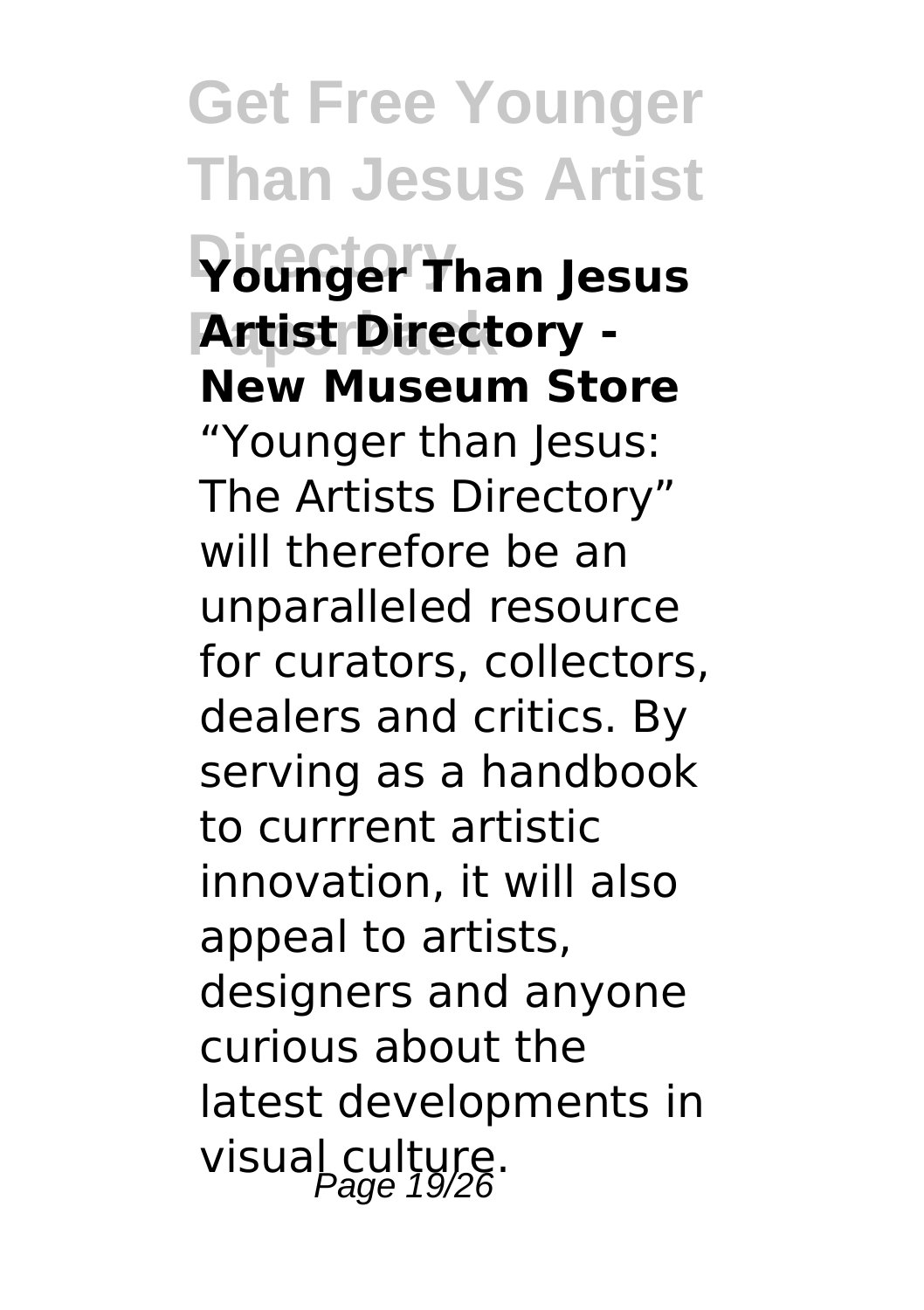**Get Free Younger Than Jesus Artist Directory**

#### **Paperback YOUNGER THAN JESUS ARTIST DIRECTORY | JULIA CHRISTENSEN**

The Younger than Jesus: Artist Directory is a guidebook to the future of art. Working with a research team made up of more than 150 curators, teachers, critics, bloggers and artists scattered across the globe, New Museum curators Massimiliano Gioni,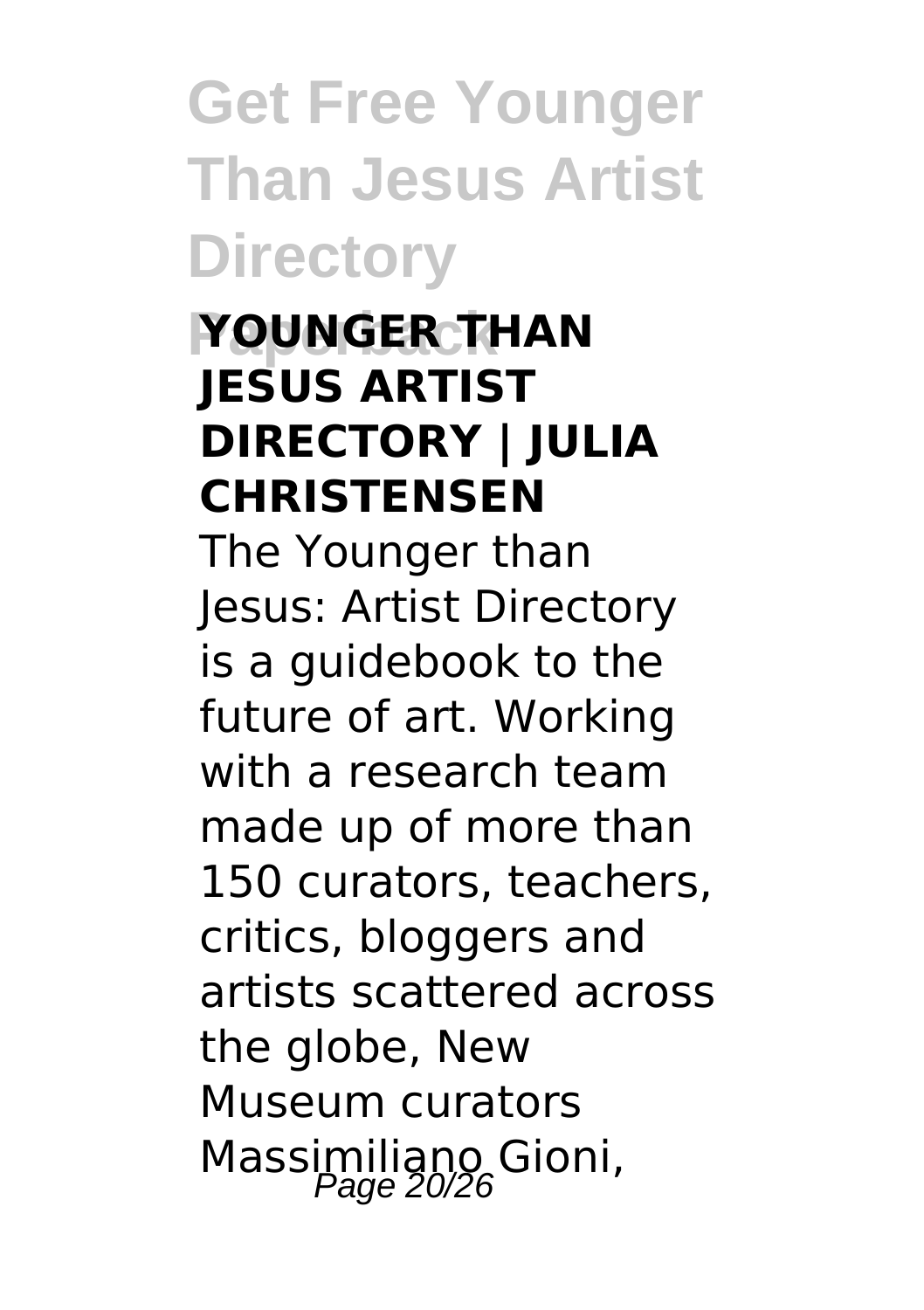**Lauren Cornell and Laura Hoptman have** selected over 500 of the best international artists under the age of 33.

### **Younger than Jesus: Artist Directory - Phaidon Press - 3 ...** The sweet bird of youth, alert as a robin, hungry as a gull, alights once again in Manhattan with the inauguration of "The Generational: Younger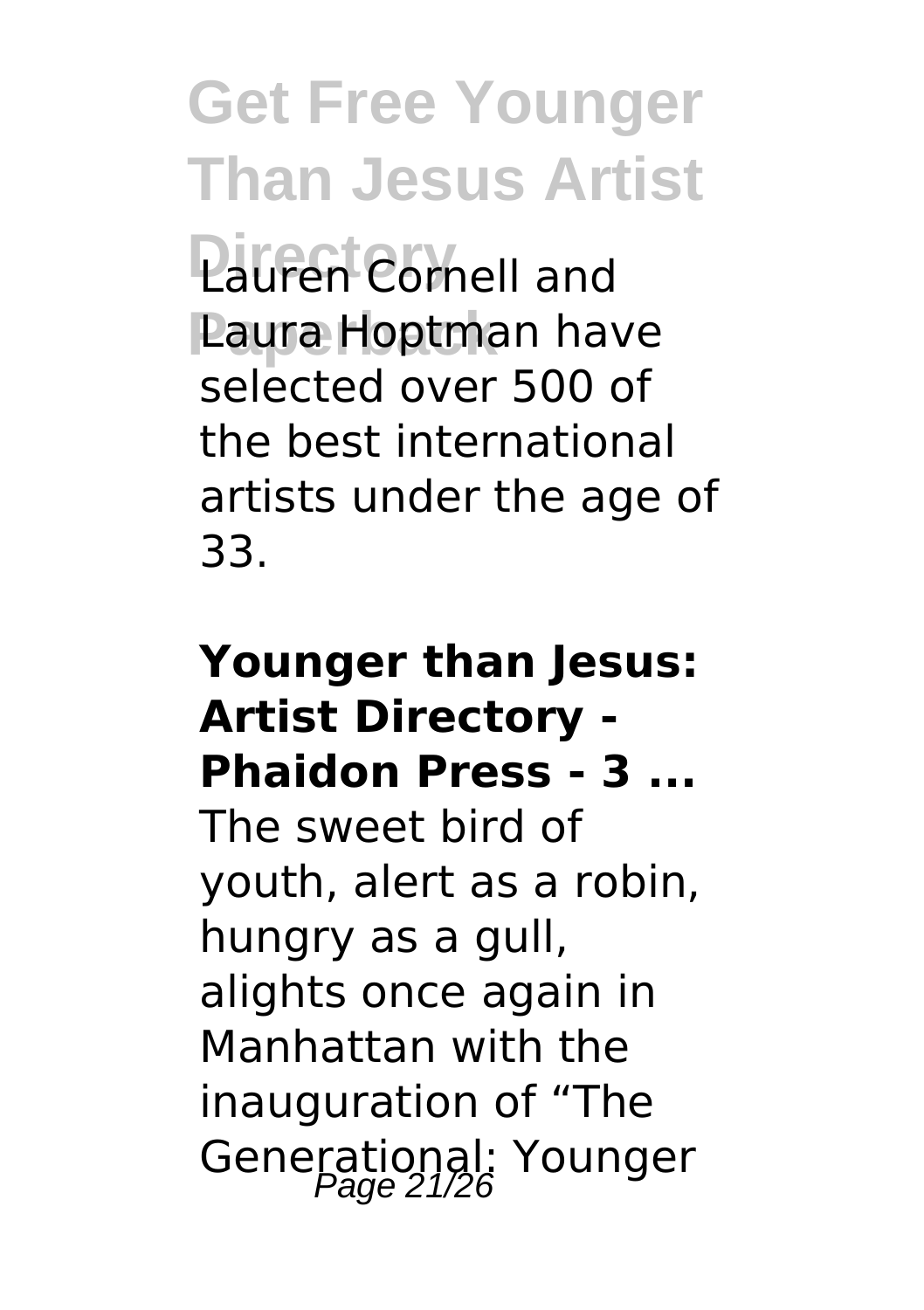**Get Free Younger Than Jesus Artist** Than Jesus" at the New Museum, the latest local survey of contemporary art this one a triennial to challenge the preeminence of the Whitney Biennial. The show is...

#### **Exhibitions - New Museum Digital Archive**

The New Museum's t-ttalking 'bout its generation. It's hard to stop thinking about the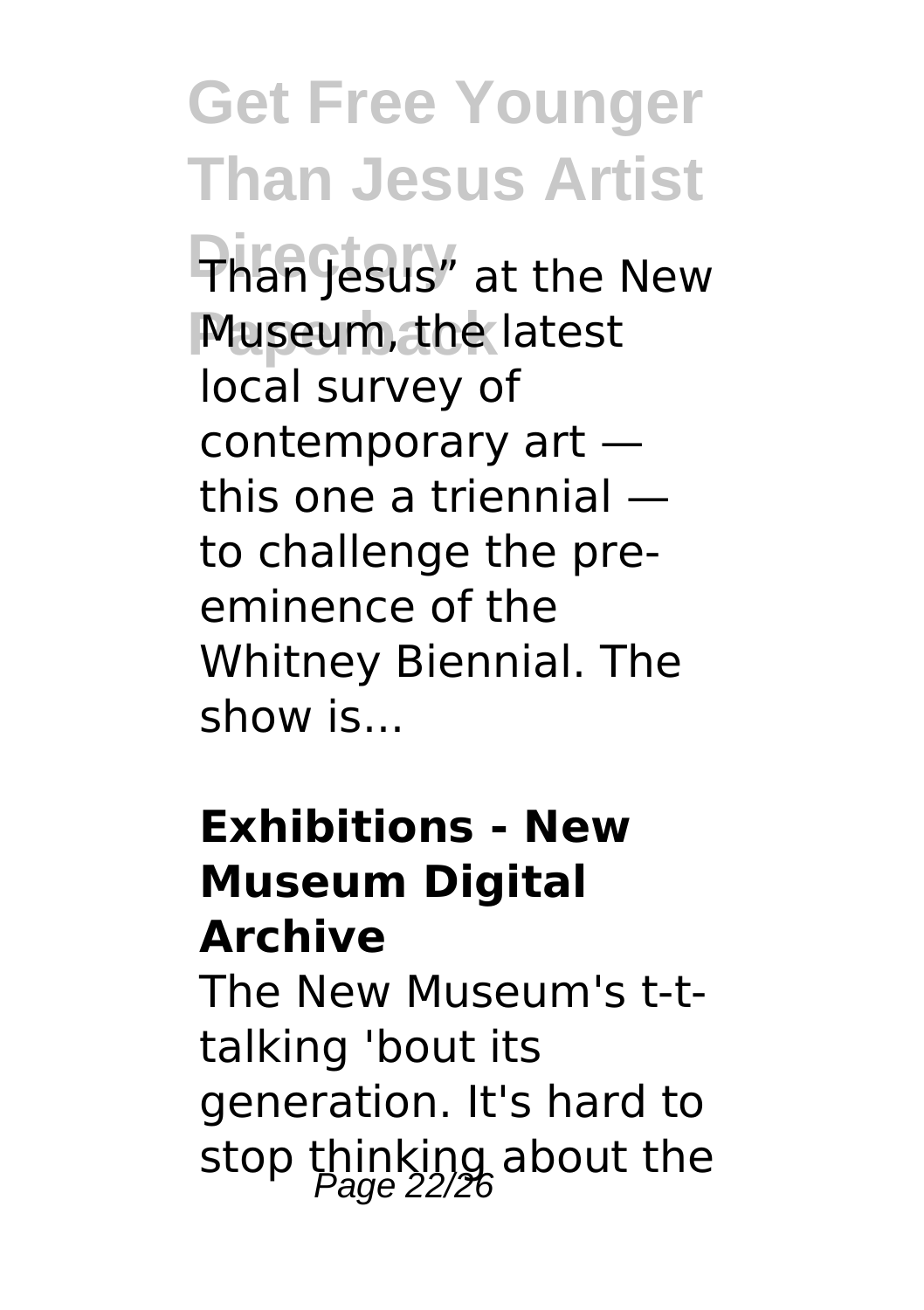Whitney Biennial while wading through "Younger than Jesus.". Even last spring, the impact of the Biennial had been blunted by the arrival the previous December of

"Unmonumental," the inaugural exhibit at the New Museum's freshly minted home.

### **The Generational: Younger Than Jesus | Frieze** The New Museum's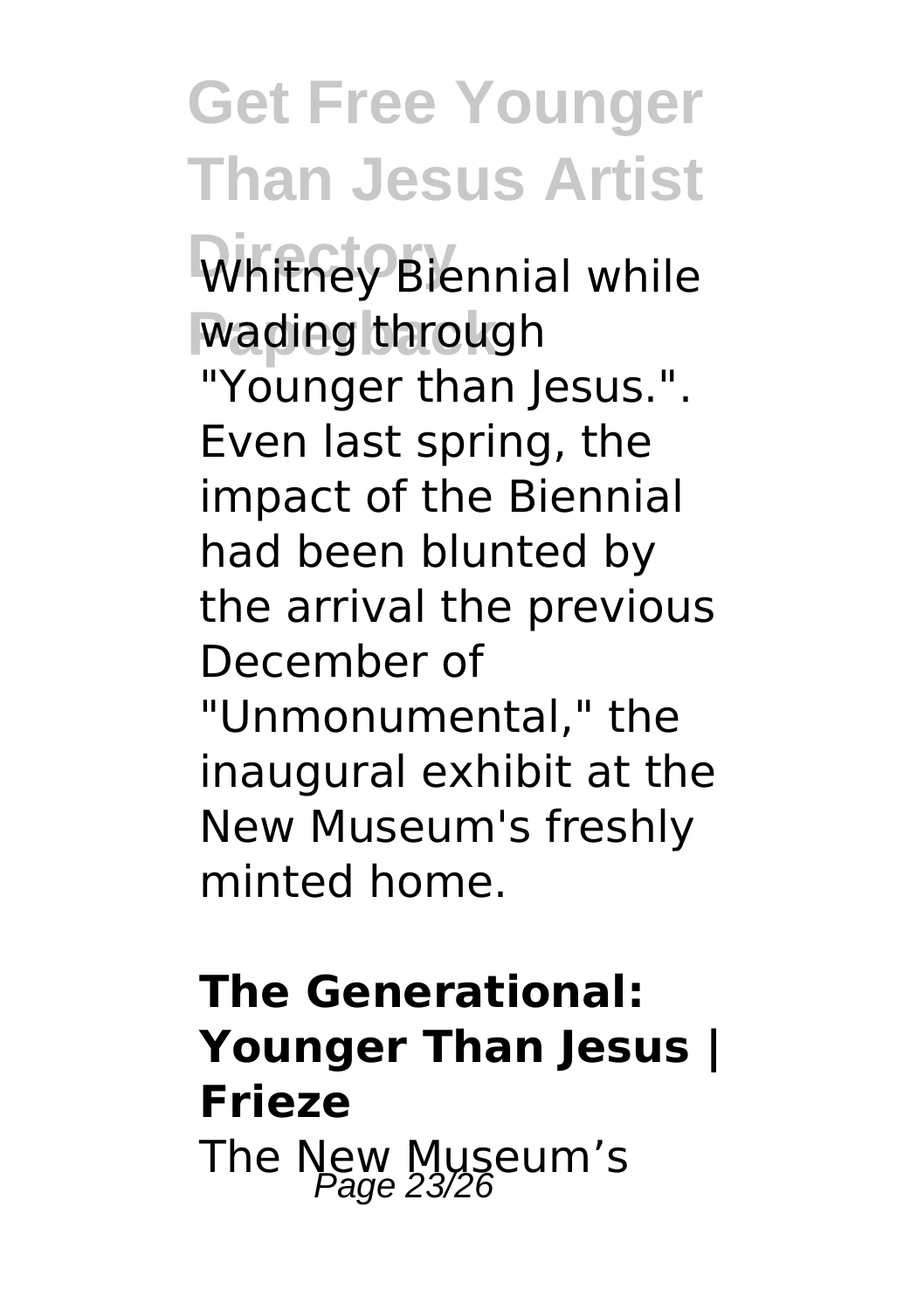flawed but tantalizing new triennial, " The Generational: Younger Than Jesus " puts this kind of art behind us and points to what might lie beyond that recycling machine. It's a big show, assembled by a big crowd: The New Museum asked 150 recognized artists, critics, and curators to recommend artists.

### **Blake Gopnik -** "**Younger Than**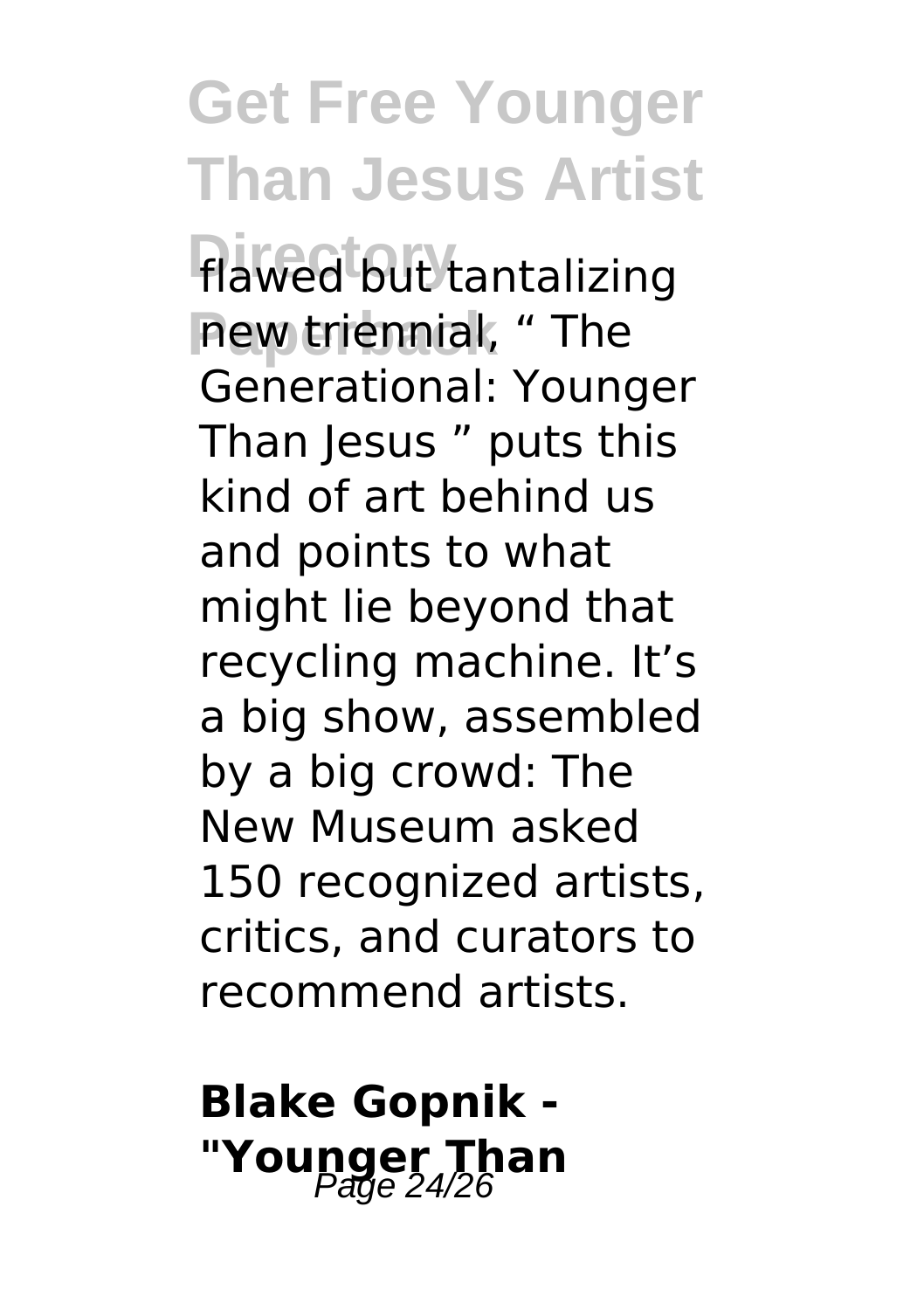### **Directory Jesus" at New York's Newerback**

It's young! It's New! And Jesus, some of it is really pretty good--but not all of it. The New Museum exhibit The Generational: Younger than Jesus, the show of Gen Y Millenials and the first of what's billed as a triennial roundup of what's young and hot in art, is more about the show itself--a quickie soundbite txtng to the world how the